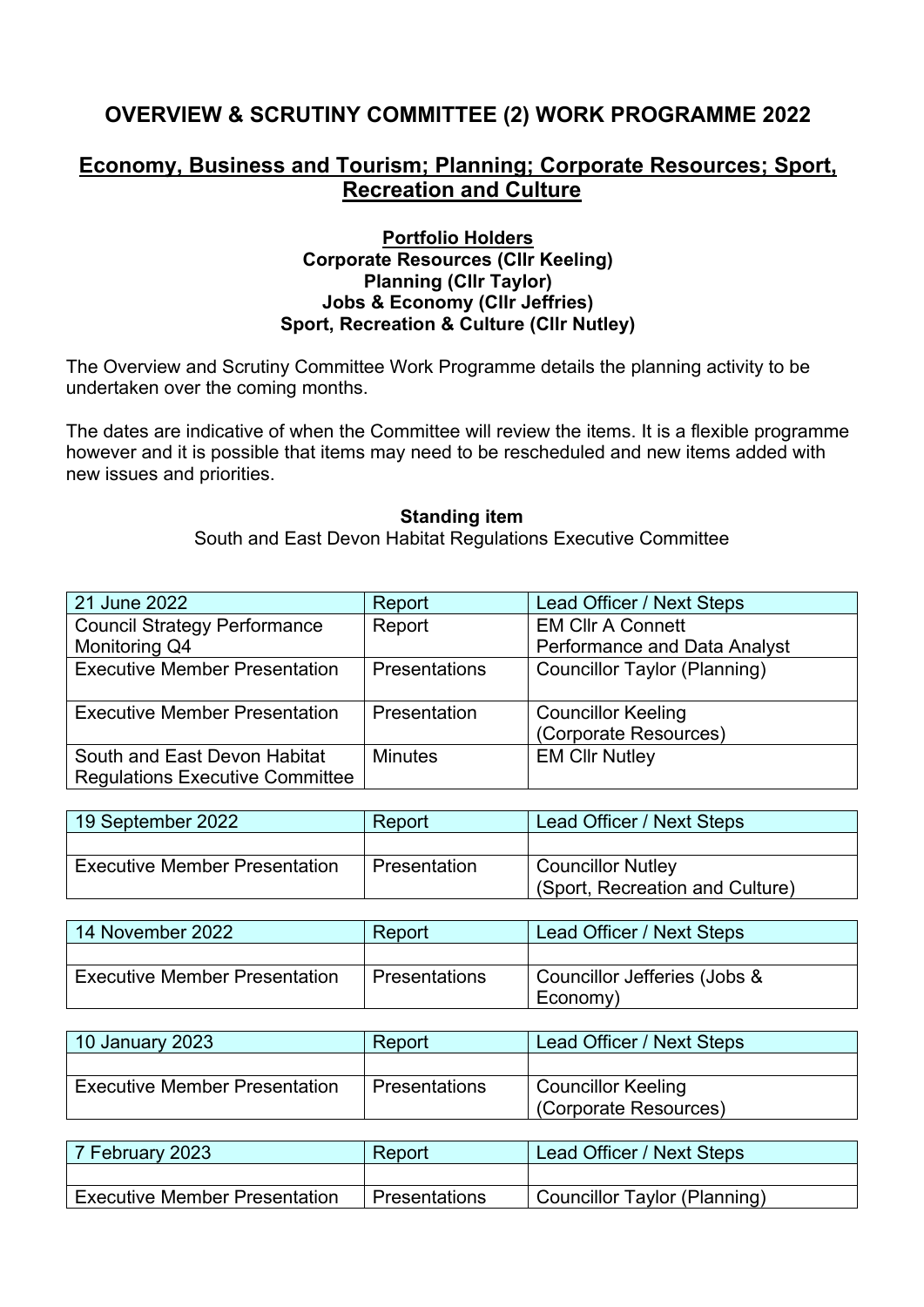### **Task & Finish Groups**

| Group                       | <b>Lead Officer</b>        |
|-----------------------------|----------------------------|
| Car Parks                   | Head of Place & Commercial |
|                             | <b>Services</b>            |
| <b>Planning Enforcement</b> | Head of Place & Commercial |
|                             | <b>Services</b>            |
| Management of Open Spaces   | Head of Place & Commercial |
|                             | <b>Services</b>            |

| <b>Historic Group</b>            |                  | <b>Lead Officer</b>                   |
|----------------------------------|------------------|---------------------------------------|
| <b>COVID 19 Community Impact</b> |                  | Head of Community Services and        |
|                                  |                  | Improvement                           |
| <b>Employment sites</b>          |                  | Head of Place & Commercial            |
|                                  |                  | <b>Services</b>                       |
| <b>BAME</b>                      | Joint with OS(1) | <b>Head of Community Services and</b> |
|                                  |                  | Improvement                           |

### **Items to be scheduled**

| Leisure in the Digital Age         | Presentation | Leisure Manager                     |
|------------------------------------|--------------|-------------------------------------|
| Update on Council Tax              | Report       | <b>Revenue Benefits &amp; Fraud</b> |
| <b>Reduction Scheme</b>            |              | Manager                             |
| <b>First Homes (Interim Policy</b> | Report       | <b>Principal Planner, Spatial</b>   |
| Statement)                         |              | Planning                            |
| Leisure Centre refurbishment       | Report       | <b>Head of Operations</b>           |
|                                    |              | Leisure Manager                     |

# Past Meetings

| 12 October 2021                                             | Report        | Lead Officer / Next Steps                          |
|-------------------------------------------------------------|---------------|----------------------------------------------------|
| <b>Executive Member Presentation</b>                        | Presentations | Councillor Taylor (Planning)                       |
| <b>Newton Abbot Cultural Quarter</b><br>Task & Finish Group | Report        | Members of the Group<br>Head of Place & Commercial |
|                                                             |               | <b>Services</b>                                    |
| <b>Council Strategy Performance</b>                         | Report        | Project Manager, BID                               |
| Monitoring Q1                                               |               | <b>EM Cllr A Connett</b>                           |
|                                                             |               | <b>Executive Members</b>                           |
| Open Spaces Delivery and                                    | Report        | <b>Executive Member Cllr Taylor</b>                |
| <b>Management Task and Finish</b>                           |               | (Planning)/ Business Manager                       |
| Group                                                       |               | <b>Development Management</b>                      |
| <b>Proposed Planning Enforcement</b>                        |               | <b>Cllr Swain</b>                                  |
| <b>Task &amp;Finish Group</b>                               |               |                                                    |

| 14 December 2021<br>Cancelled | Report | Lead Officer / Next Steps |
|-------------------------------|--------|---------------------------|
|                               |        |                           |

| 11 January 2022 | Lead Officer / Next Steps |
|-----------------|---------------------------|